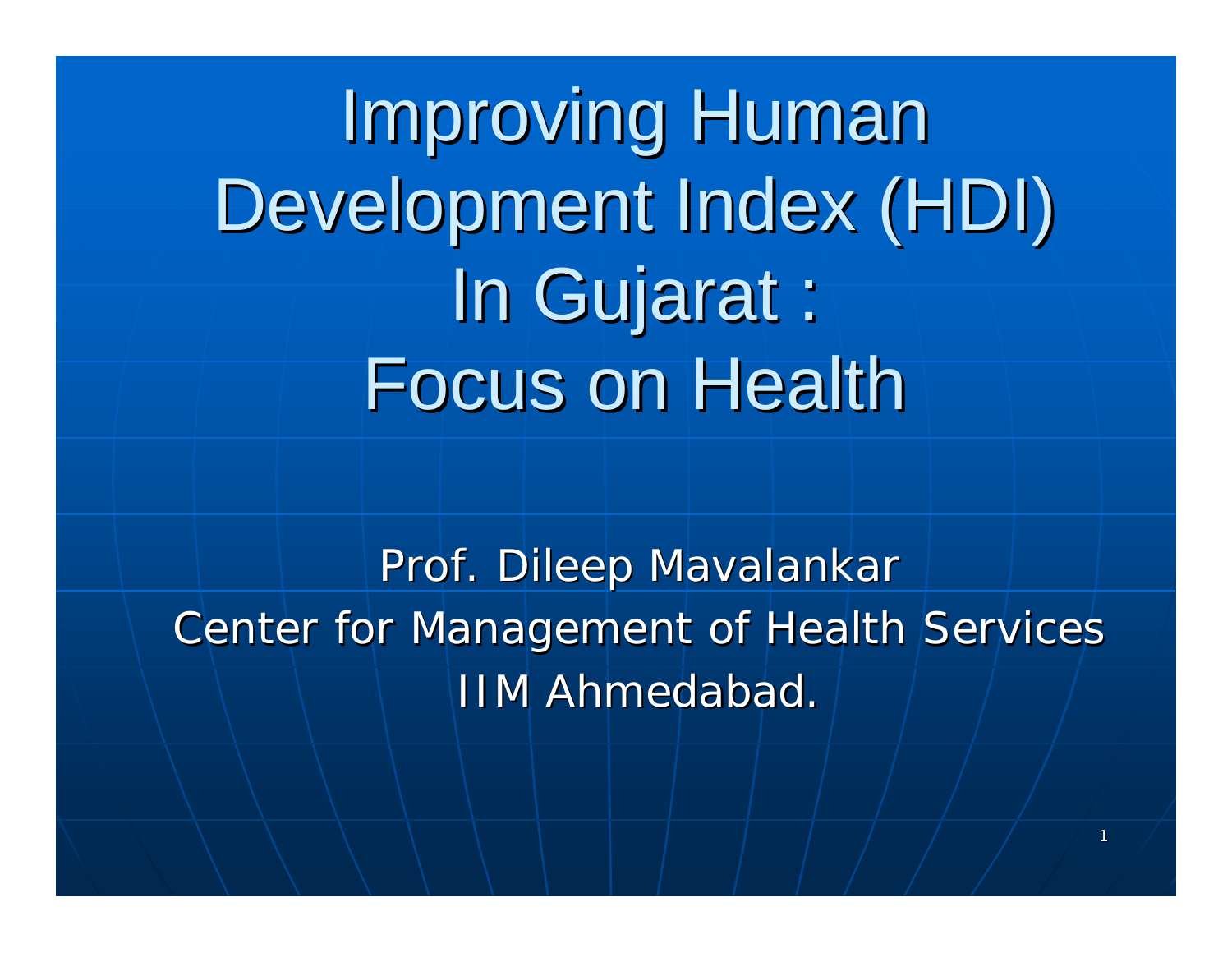# Millennium Development Goals · **BY 2015**

- ▁ **GOAL 1: ERADICATE EX GOAL 1: ERADICATE EXTREME POVERTY & HUNGER TREME POVERTY & HUNGER**
- Ц **GOAL 2: ACHIEVE UNIVERSAL PRIMARY EDUCATION**
- ш **GOAL 3: PROMOTE GENDER EQUALITY AND EMPOWER WOMEN**
- ▁ **GOAL 4: REDUCE CHILD MORTALITY GOAL 4: REDUCE CHILD MORTALITY**
- ▁ **Goal 5: IMPROVE MATERNAL HEALTH**
- ш **GOAL 6: COMBAT HIV/AIDS, GOAL 6: COMBAT HIV/AIDS, MALARIA AND OTHER DISEASES MALARIA AND OTHER DISEASES**
- **GOAL 7:ENSURE ENVIRO GOAL 7:ENSURE ENVIRONMENTAL SUSTAINABILITY NMENTAL SUSTAINABILITY**
- Ш **GOAL 8: DEVELOP A GLOBAL PARTNERSHIP FOR DEVELOPMENT GOAL 8: DEVELOP A GLOBAL PARTNERSHIP FOR DEVELOPMENT**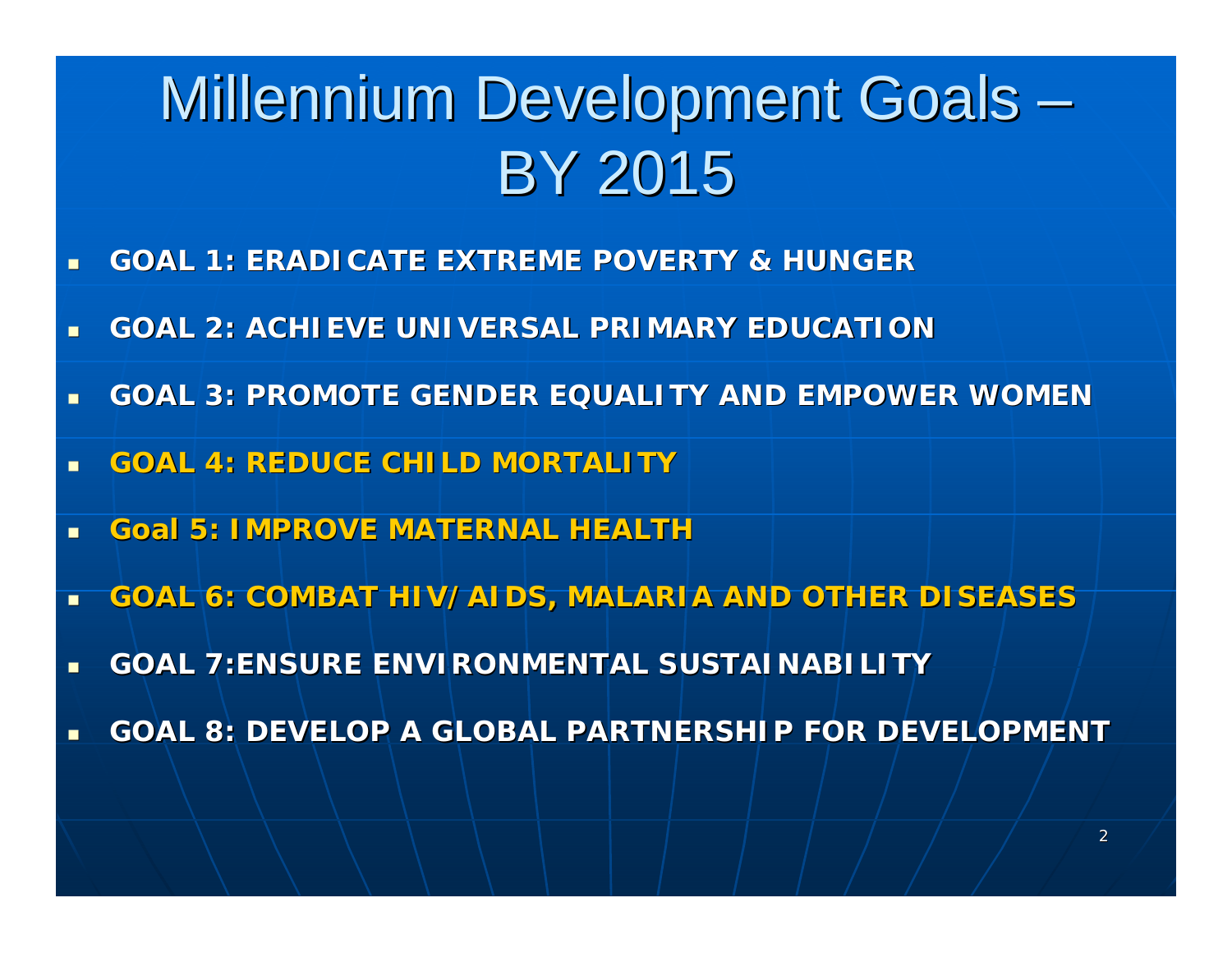### Human Development Index

### $\blacksquare$  Mix of three dimensions of development

- Longevity –– expectation of life & IMR
- Knowledge –– Adult literacy & school enrollment
- Decent standard of living – $-$  GDP per $\vdash$ capita
- Methodology for calculation....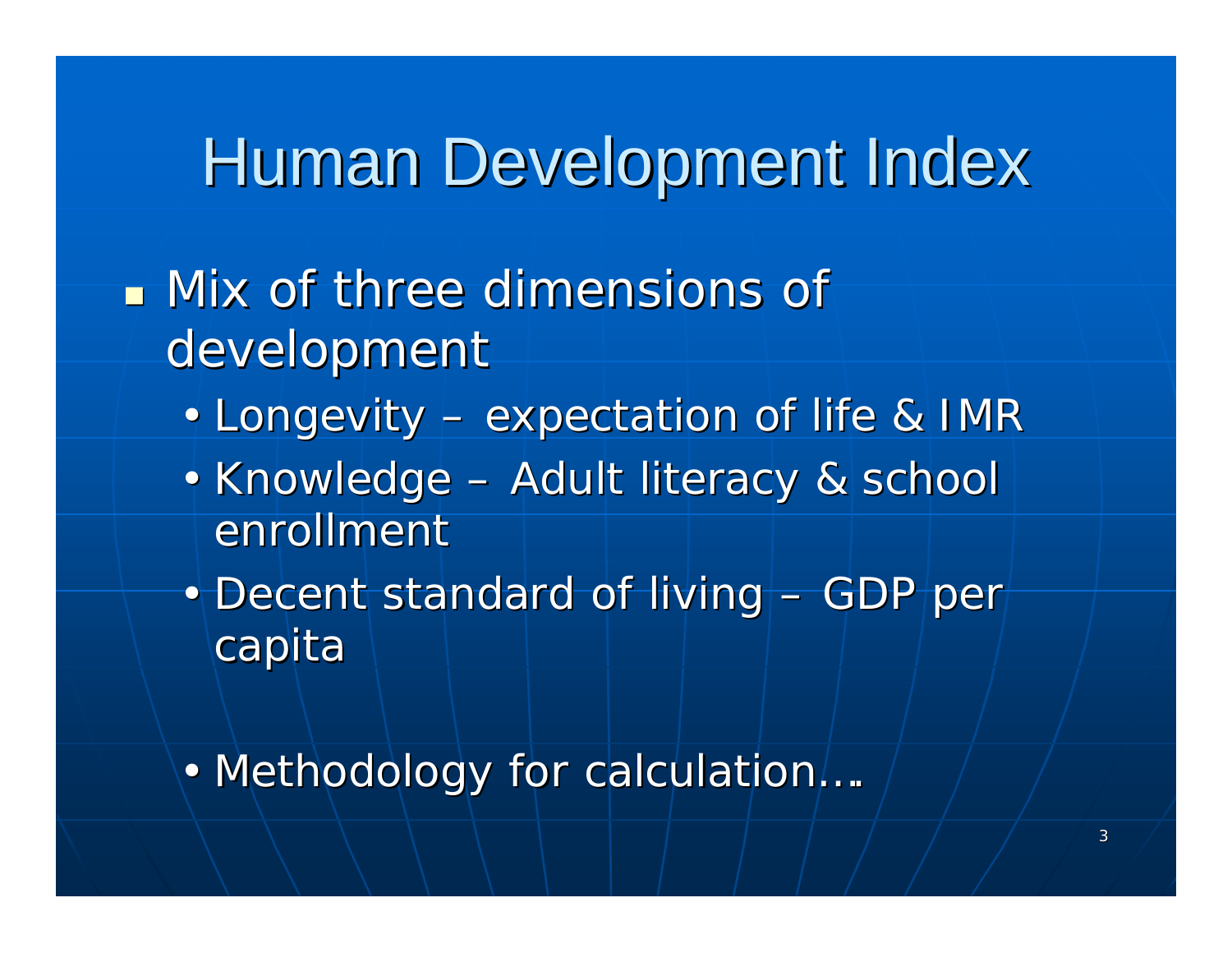### Human Development Index for Indian states in

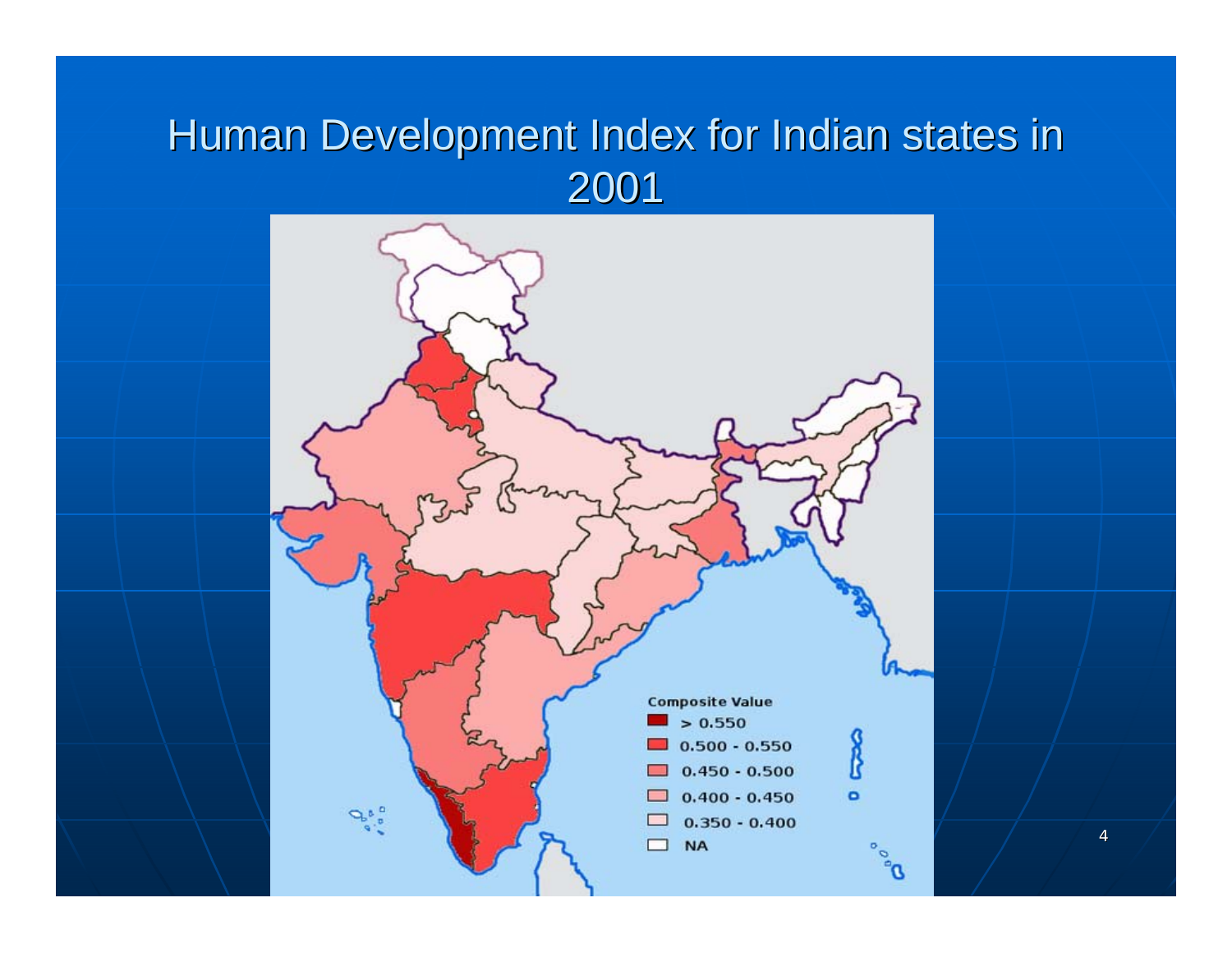## Positives initiatives in Gujarat

- $\mathbb{R}^2$  $\textcolor{red}{\blacksquare}$  Dynamism of health department over last several years.
- $\blacksquare$  Various new public health initiatives i – especially for Maternal and child health and emergencies -
	- Chiranjeevi scheme
	- EMRI 108
	- Bal-sakha
	- PPP  $-$  for CHCs
	- Post earthquake reconstruction – $+$  physical up gradation of the hospitals and health centers
	- Quality improvement  $-$  NABH accreditation,  $\overline{\phantom{a}}$ ISO….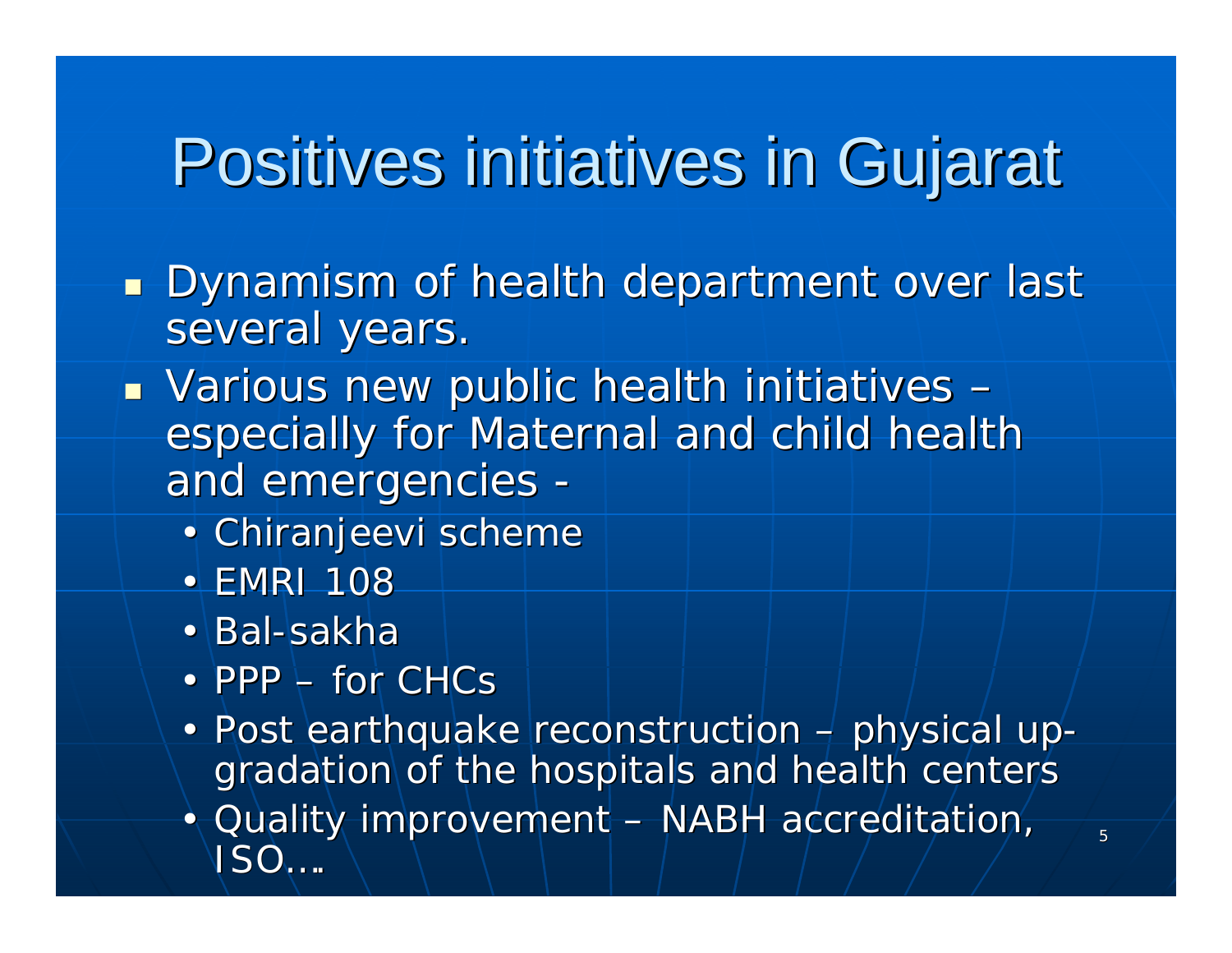### Positives - continued

- $\mathbb{R}^2$  $\blacksquare$  Nurse practitioner in midwifery course – New positions of NPM
- $\mathbb{R}^2$ **Training MOs for EmOC, Anesthesia,**
- $\blacksquare$   $\blacksquare$   $\blacksquare$   $\blacksquare$
- $\mathbb{R}^2$  $\blacksquare$  Many activities under NRHM –
	- ASHA, ANM assistant, …. VHSC... Untied fund.
	- Mamata divas,
- $\mathbb{R}^2$  $\blacksquare$  MIS – E-Mamata – tracking of preg.
- $\mathbb{R}^2$  $\blacksquare$  New nursing & medical colleges…..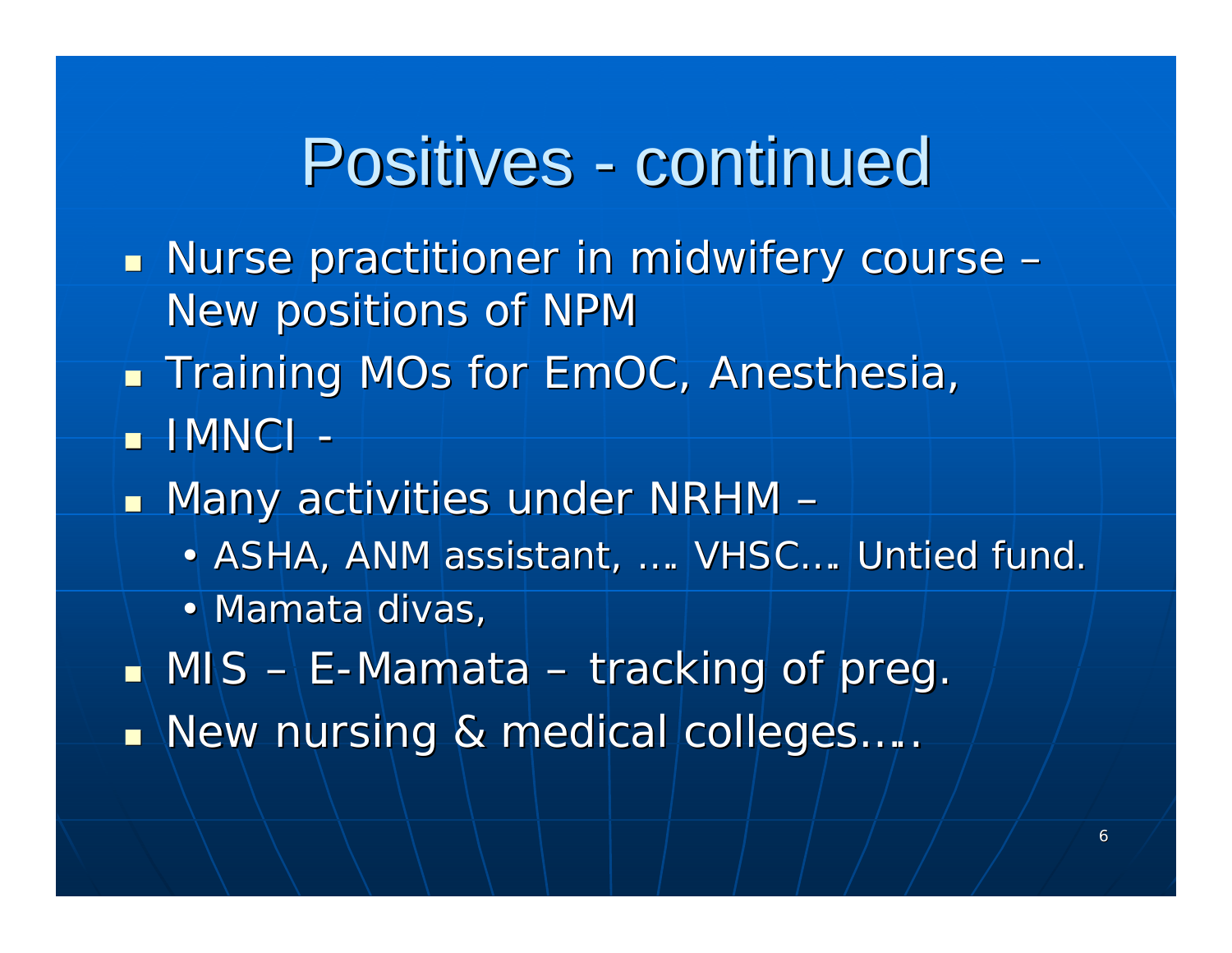### Challenges – System challenges

- Under development of Public health, epidemiology, demography and health<br>statistics. -
	- MPH to DPH, very few demographers, no-<br>health statisticians, epidemiologists...

**Lack of management capacity - very few** managers till very recently, - programs<br>without managers.....Chiranjeevi, Bal-<br>sakha......

• Poor HR management: No HR manger: additional charges, ad hoc appointments,<br>promotions pending....No posting and<br>transfer policy

7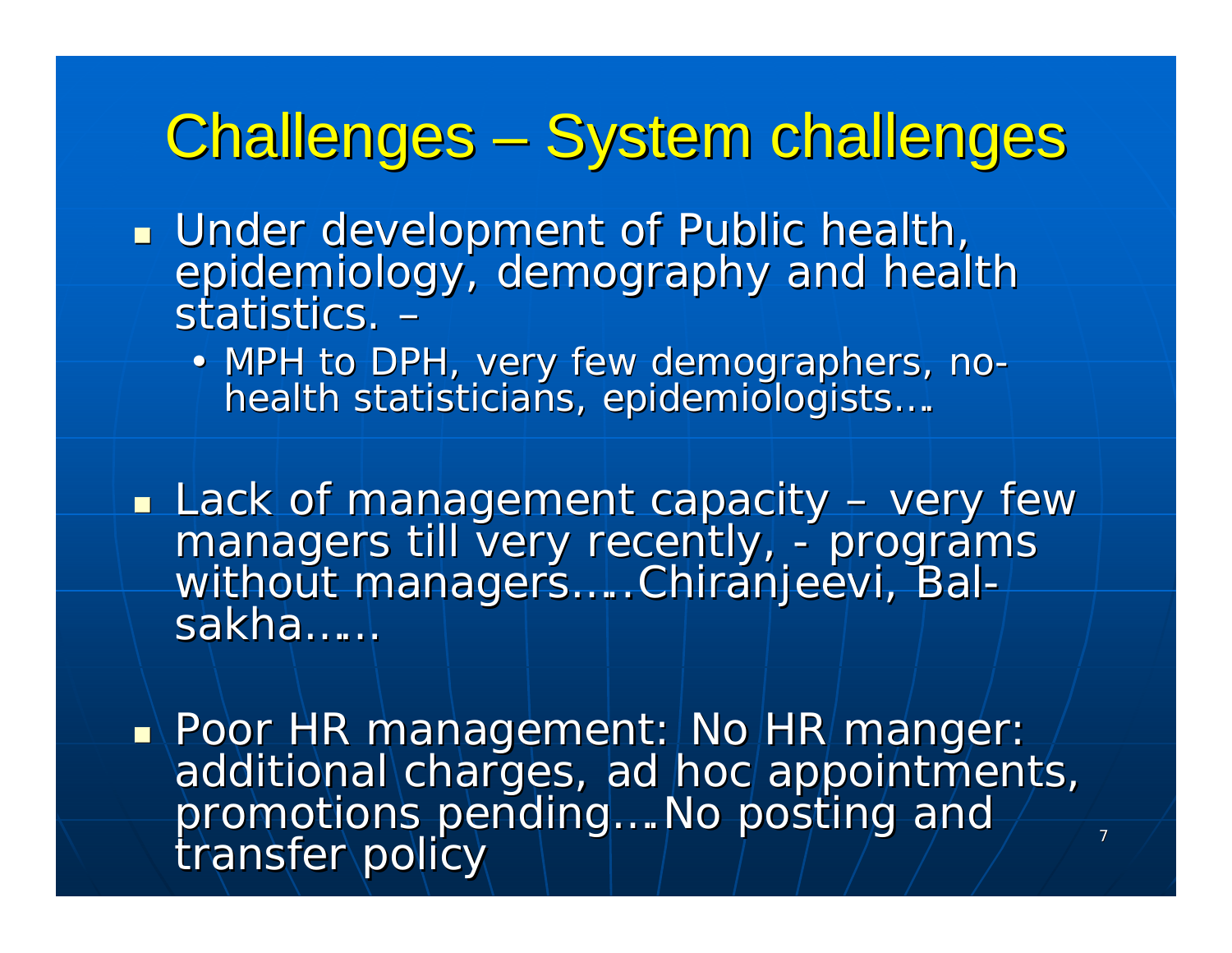# Challenges - continued

- $\mathbb{R}^2$ Many places infrastructure is weak and ill maintained.  $\blacksquare$
- ò Lack of supplies& medicines, In adequate budget for Repair & Renovations
- $\blacksquare$  Staff vacancies specialists…..
- $\blacksquare$  Under-investment in health Eg; 1 MO per PHC
- $\blacksquare$  Non-stayal not staying at place of posting
- $\overline{\phantom{0}}$ Poorly trained supervisory cadres – LHV, MO ـ PHC, ADHO, DPHN, CDHO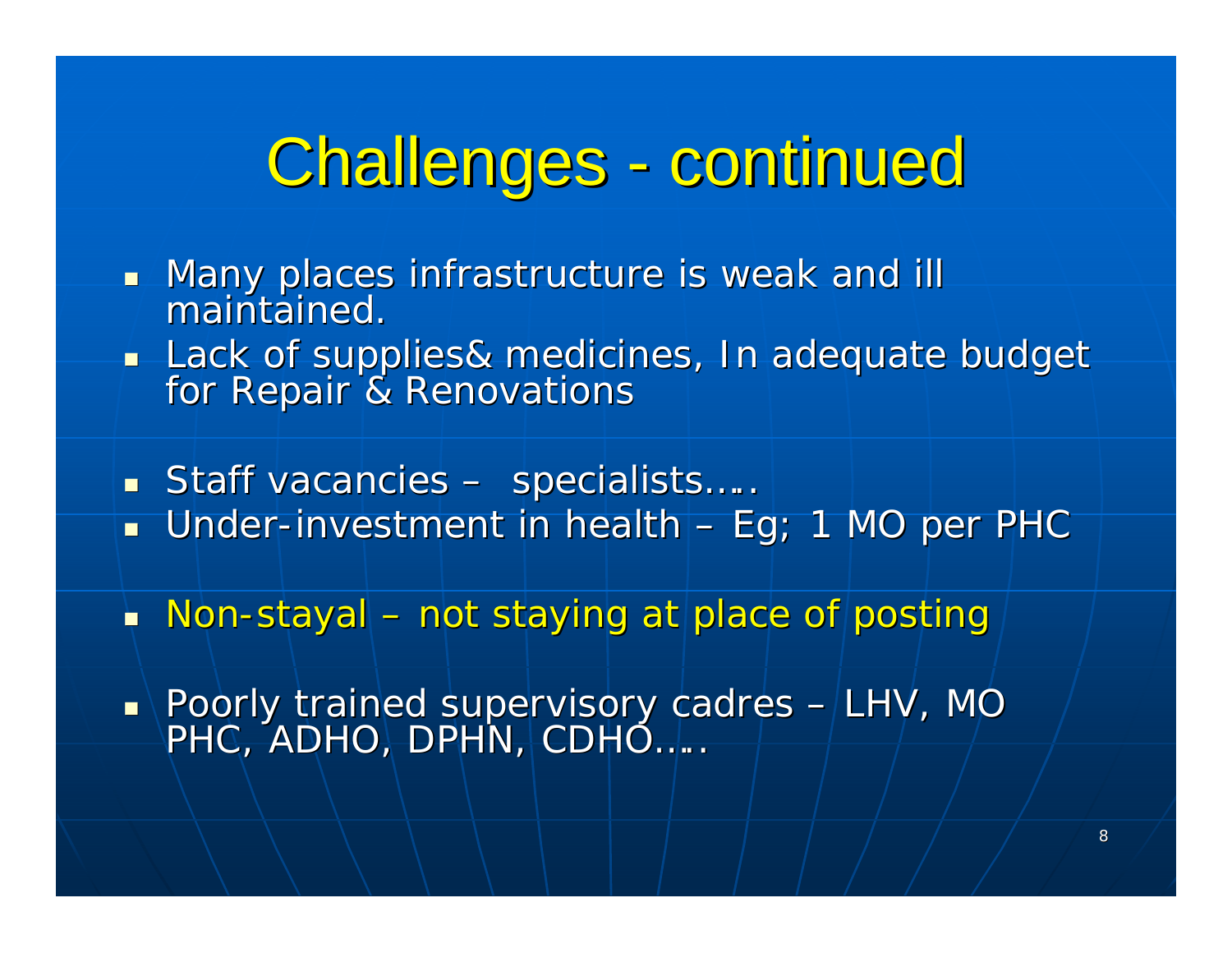#### $\mathbb{R}^2$  $\blacksquare$  No grievance redressal mechanism.

Neglect of urban areas - Gutters overflowing…. Jaundice epidemics…. Water<br>grossly contaminated….

Water, sanitation, occupational health, migrant health, gender issues neglected ...<br>In health planning.

 $\mathbb{R}^2$  $\blacktriangle$  Very little dialogues and regulation of the private sector. Guj. PH act draft ….  $\mathbb{R}^2$ Rapidly increasing costs of health care in Rapidly increasing costs of health care in private sector -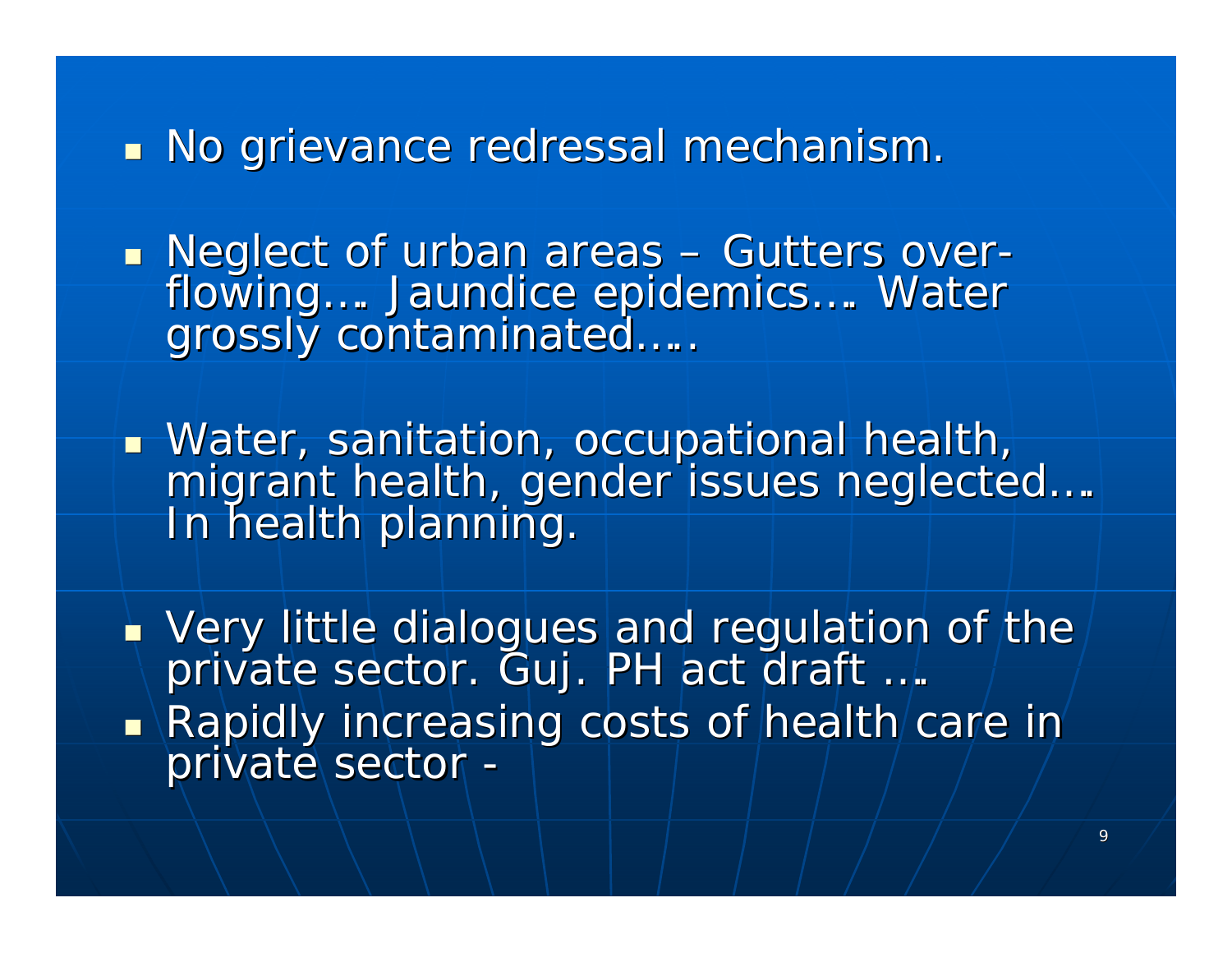## Challenges – new and emerging diseases

**Example Chronic diseases – heart diseases, heart diseases, heart diseases, heart diseases, heart diseases, heart diseases, heart diseases, heart diseases, heart diseases, heart diseases, heart diseases, heart diseases, he** cancer and diabetes, neurological disorders, disability....

■ Psychological problems, suicide… Old age, loneliness ....

 $\blacksquare$  Accidents, occupational diseases, injuries.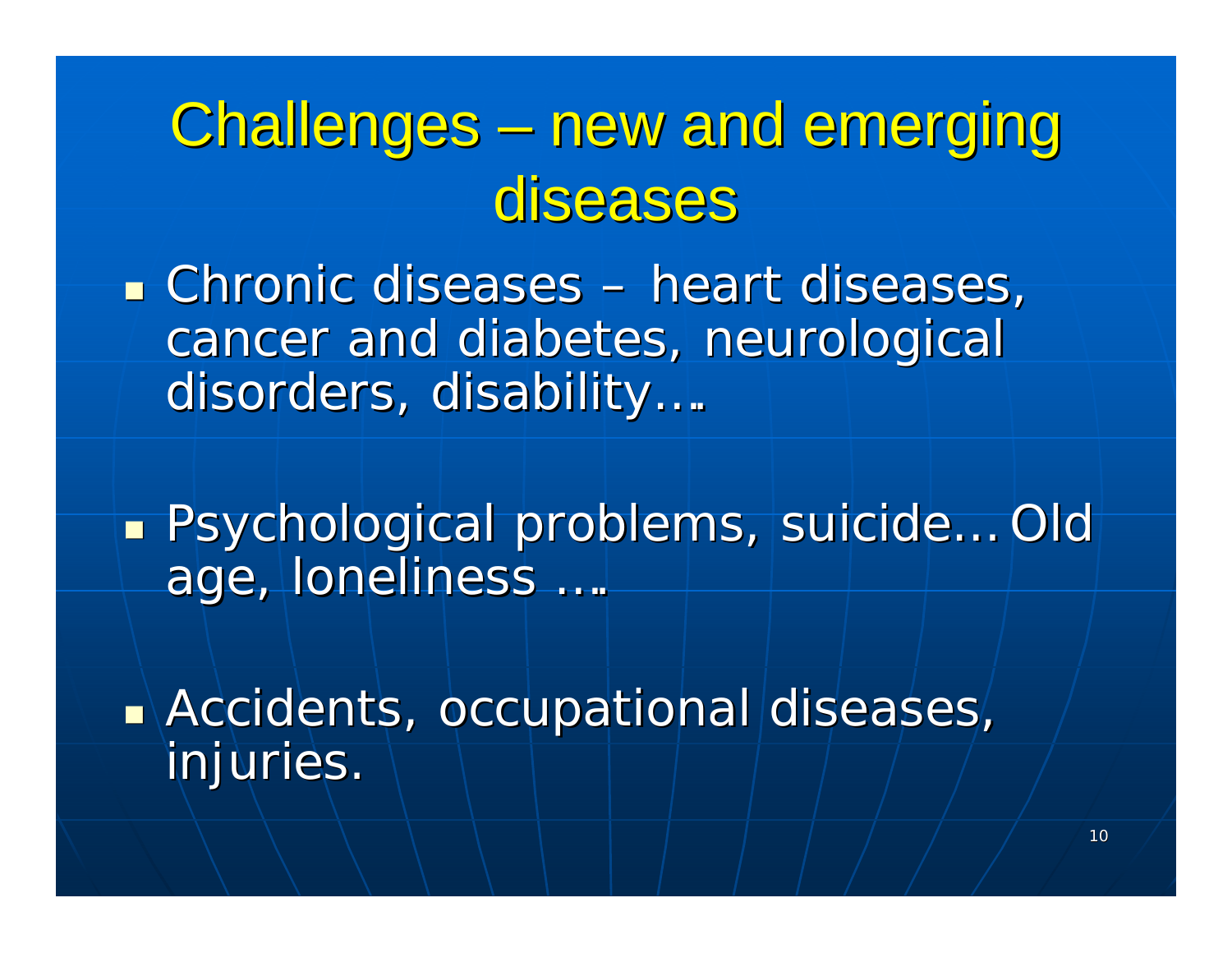# Disturbing data on Gujarat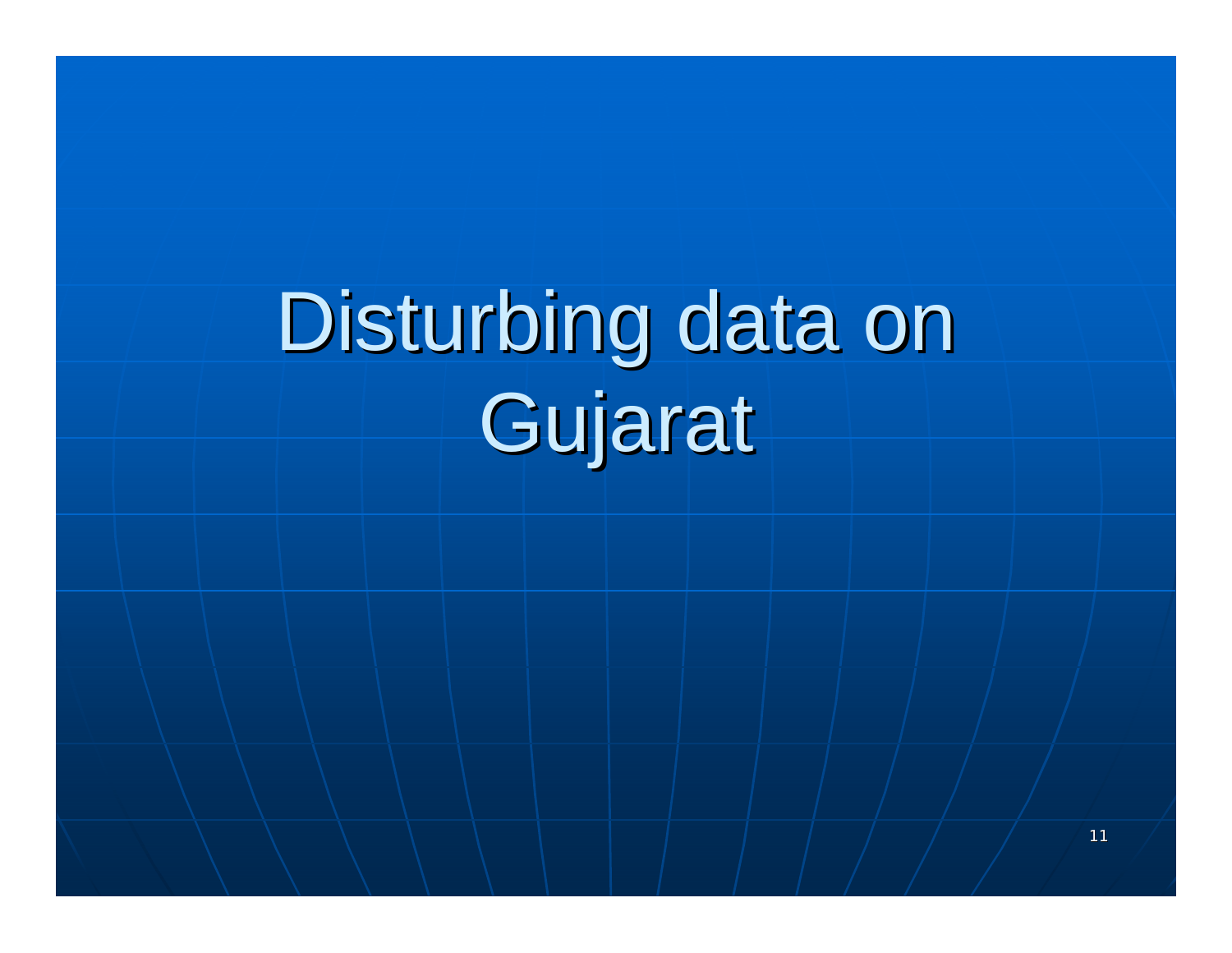# **HDI for selected states**

**Trends of Human Development Index**

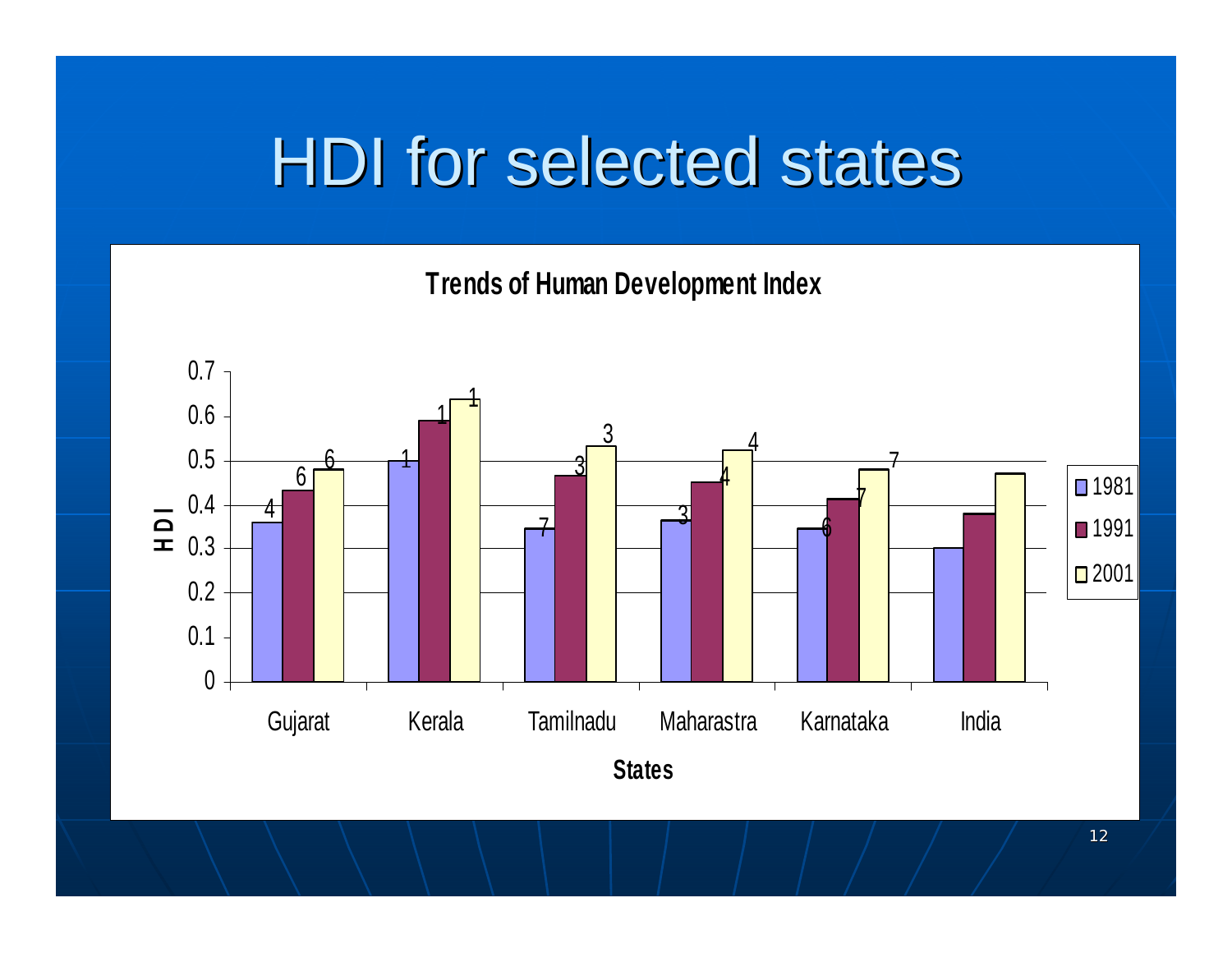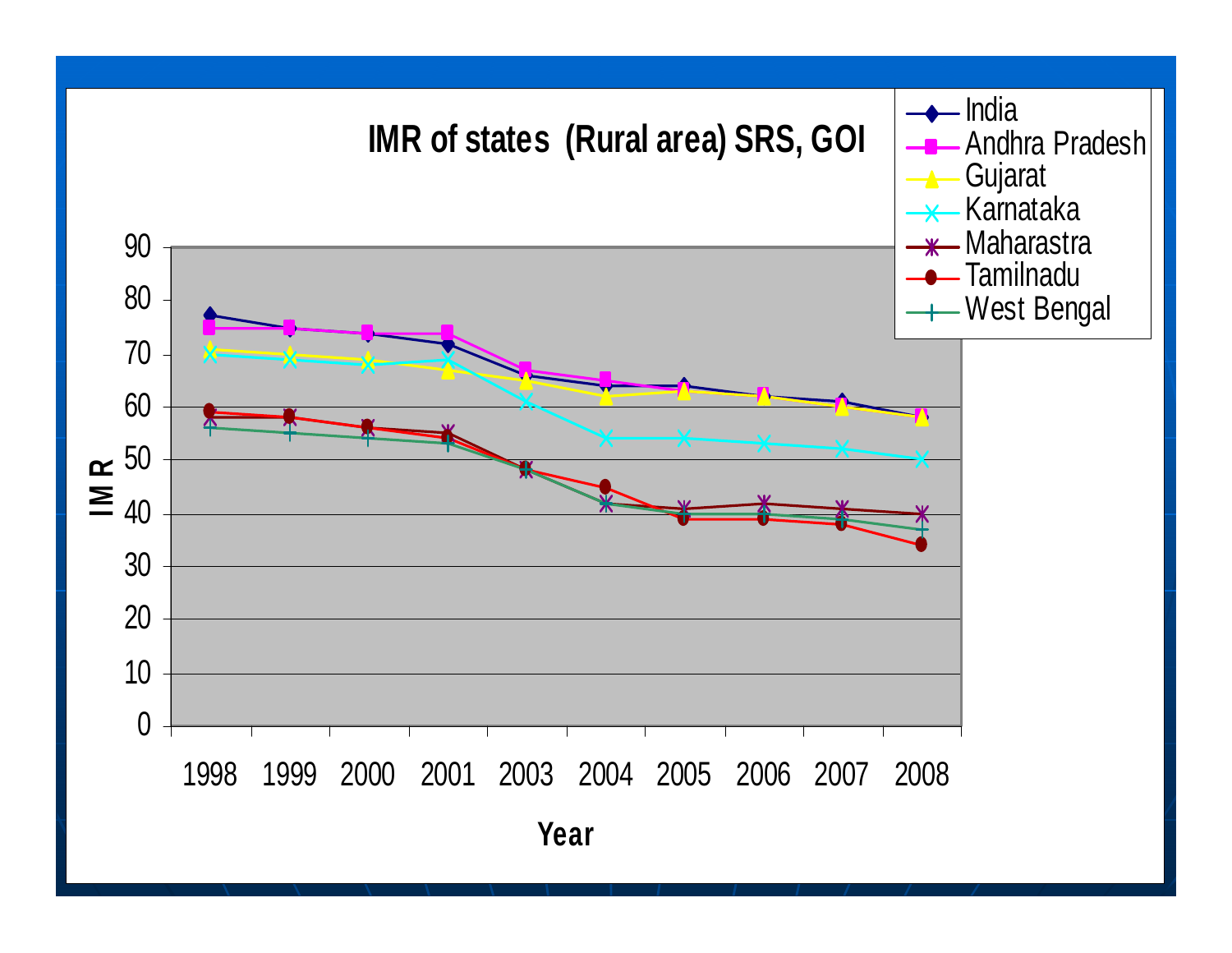#### IMR (Infant Mortality Rate) - Rural

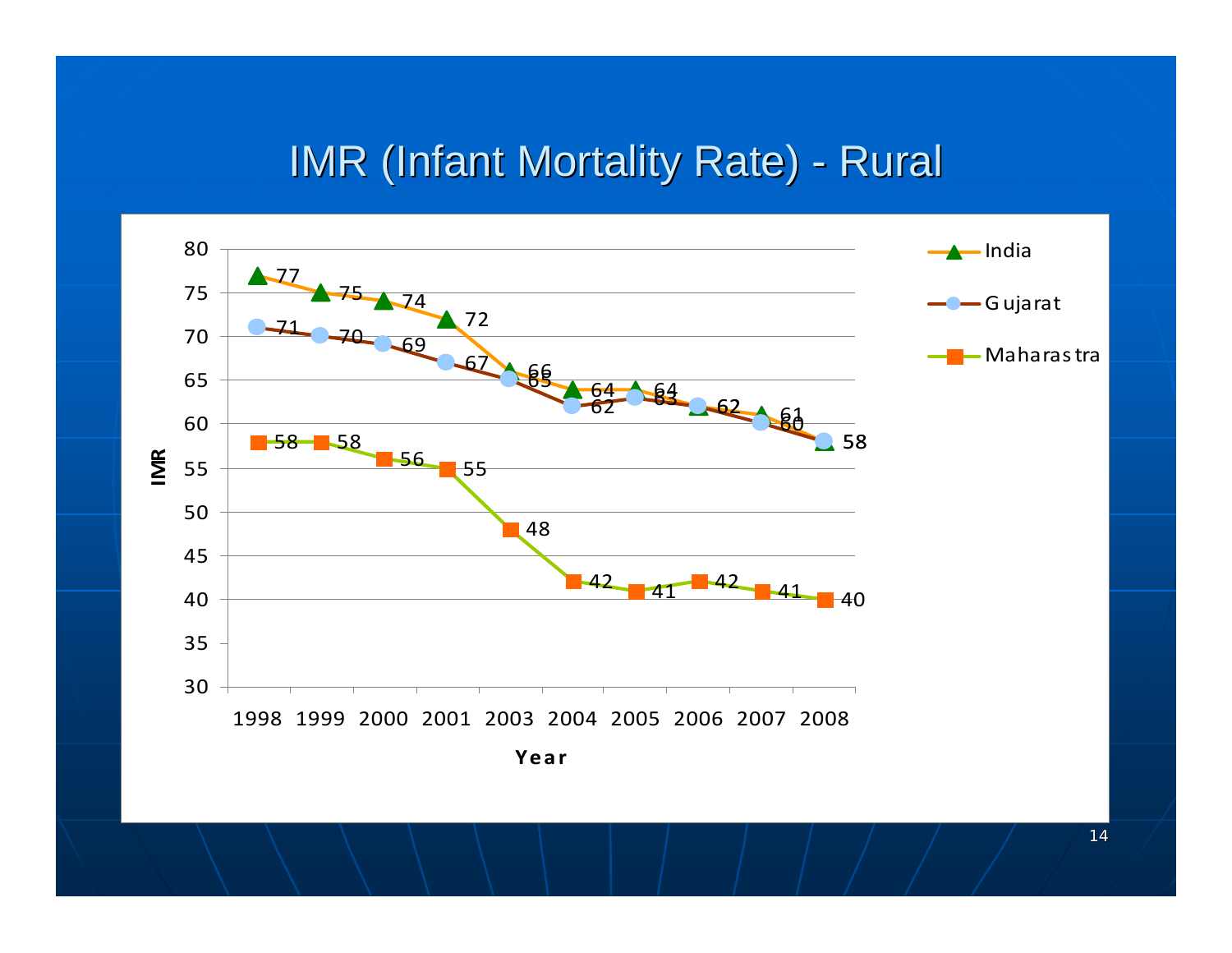### Future needs, directions and scope Future needs, directions and scope

**Given the commitment of political** leadership in Gujarat and rapidly growing economy there is great hope

**Example 23 To Example 2** Key need is to "Focus " on rural area needs, fine tune the programs and measure the results / outcomes

**Development & manage Human** resources in Public health, clinical medicine, nursing...,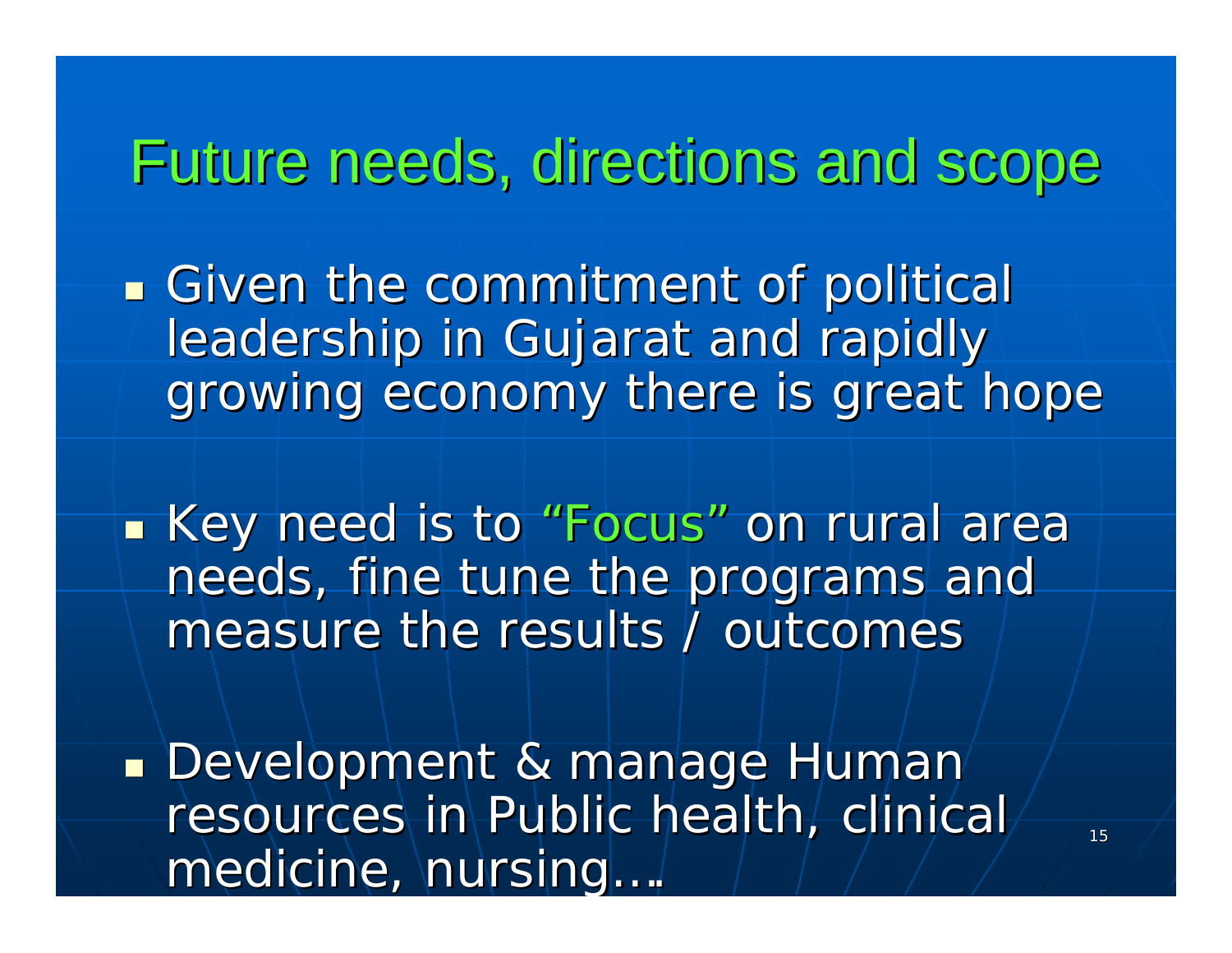PPP - where possible. Expand and enlarge chiranjeevi like schemes.... To harness the<br>private sector for primary and secondary care

**Therease managers and public health** professionals – Block, district, state level

**District level demographers and** epidemiologists – district level IMR, MMR, birth rate....

 $\mathbb{R}^2$  $\blacksquare$  Harness the existing institutions and develop new once develop new once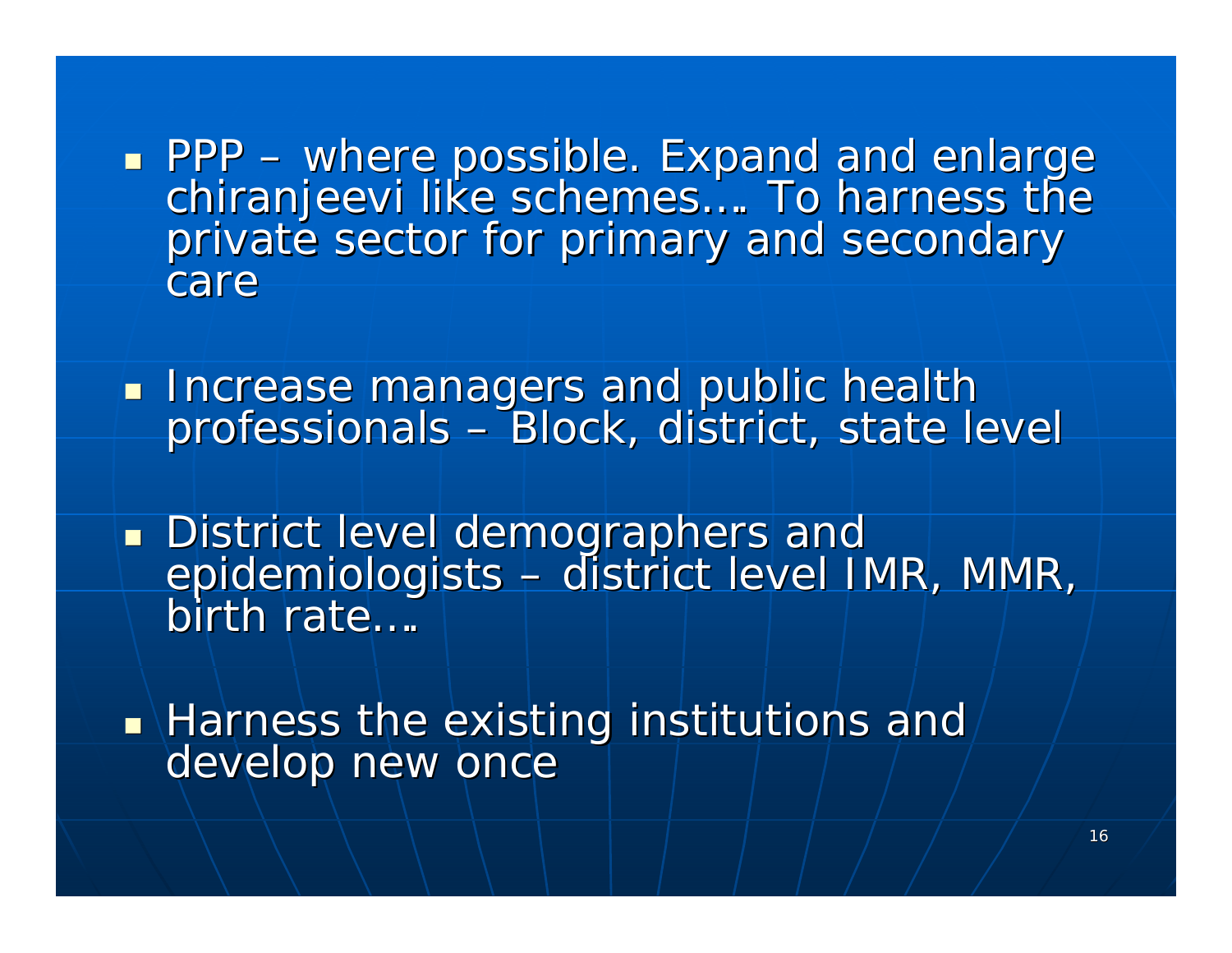### Need for further discussion

 $\blacksquare$  How to involve the private sector in PH programs??

 $\mathbb{R}^2$ How to develop health regulation???

 $\mathbb{R}^2$  $\blacksquare$  How to increase managerial capacity…..??

 $\mathbb{R}^2$  $\blacksquare$  How to encourage the services providers  $\overline{\phantom{a}}$ and Public health managers in the government?